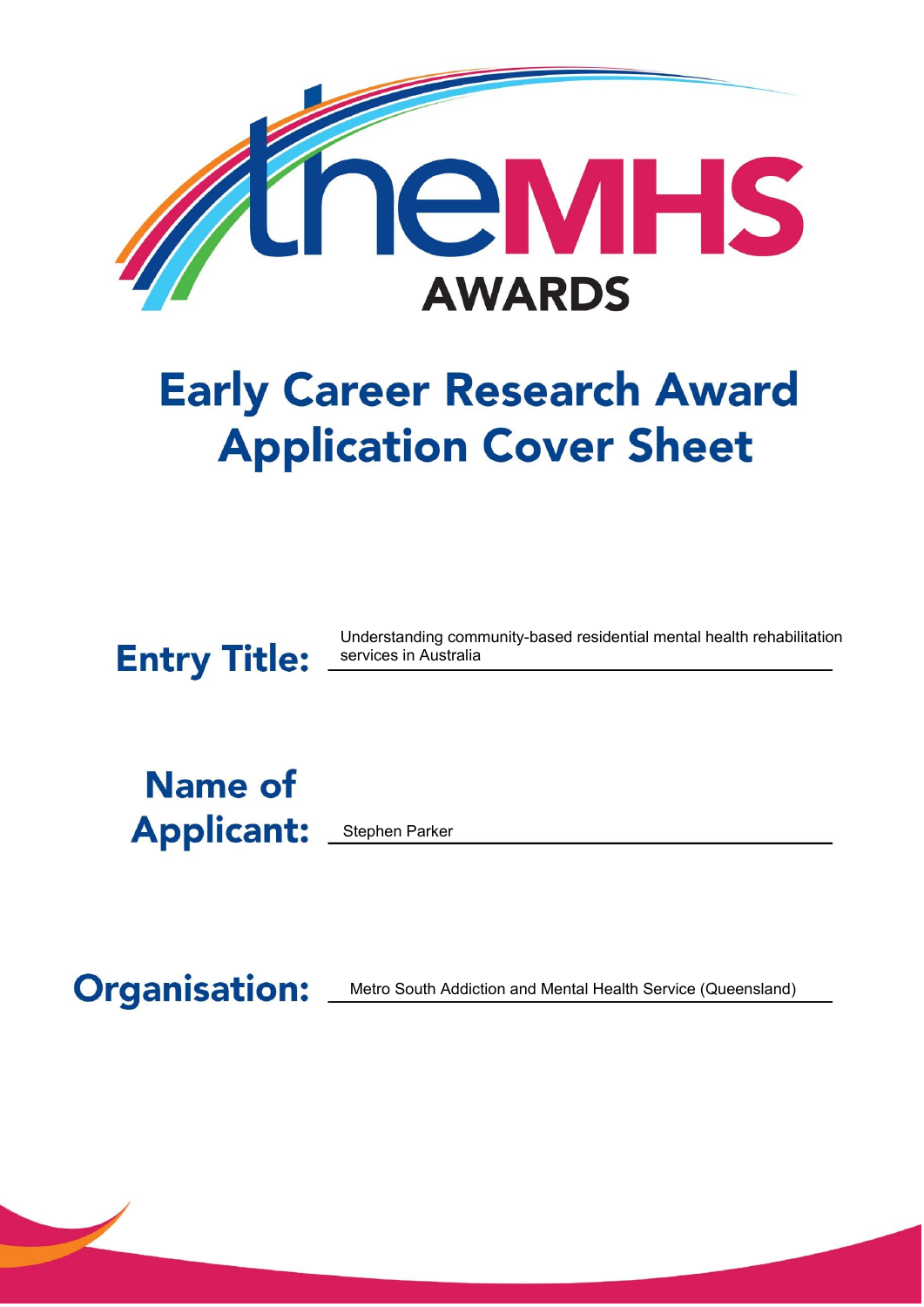#### **1.Additional Information (max 400 words)**

Stephen completed a PhD at the University of Queensland in 2020 examining 'who receives what, from whom and to what effect at clinically operated, community-based residential mental health rehabilitation'. The associated body of work demonstrates innovation through examining the impact of the lived experience workforce on the consumer and staff experience in the rehabilitation context, and the focus on individualised change statistics in the statistical assessment of outcomes. Best practice is demonstrated through his contribution to establishing an evidence base for contemporary residential rehabilitation services in the Australian context. This work has encouraged service-level change to address gaps in service provision. The excellence of his contributions is supported by the award of the ASEAN Federation for Psychiatry and Mental Health Young Psychiatrists Fellowship (2016) and competitive grant funding record.

Since commencing his PhD studies in 2014, Stephen has contributed to 42 peerreviewed publications in the fields of mental health and medical education. Sixteen of these publications have focussed on mental health rehabilitation services, twelve of these being empirical research. This research has encompassed a broad range of quantitative and qualitative methodologies and has worked to consider a broad range of stakeholder perspectives. This work has involved interdisciplinary collaboration, including with lived experience researchers. Based on this body of work, Stephen is currently ranked as the number one expert in 'psychiatric rehabilitation' in Australia on [expertscape.com](https://expertscape.com/ex/psychiatric+rehabilitation/c/au) (at 09/04/2021).

His active dissemination of research findings has already translated into changes in practice and informed policy. For example, driving local initiatives to address staff deficits in the management of co-morbid substance use issues and an increased focus on this in state-wide benchmarking activities. Additionally, his contributions to establishing an evidence-base for residential mental health rehabilitation service, and in particular the investigation of the impact of non-clinical staffing configurations, is already informing policy decisions.

Based on his collaborative research efforts, expert consultation is increasingly being sought from Stephen in Australia. For example; he was consulted by the Western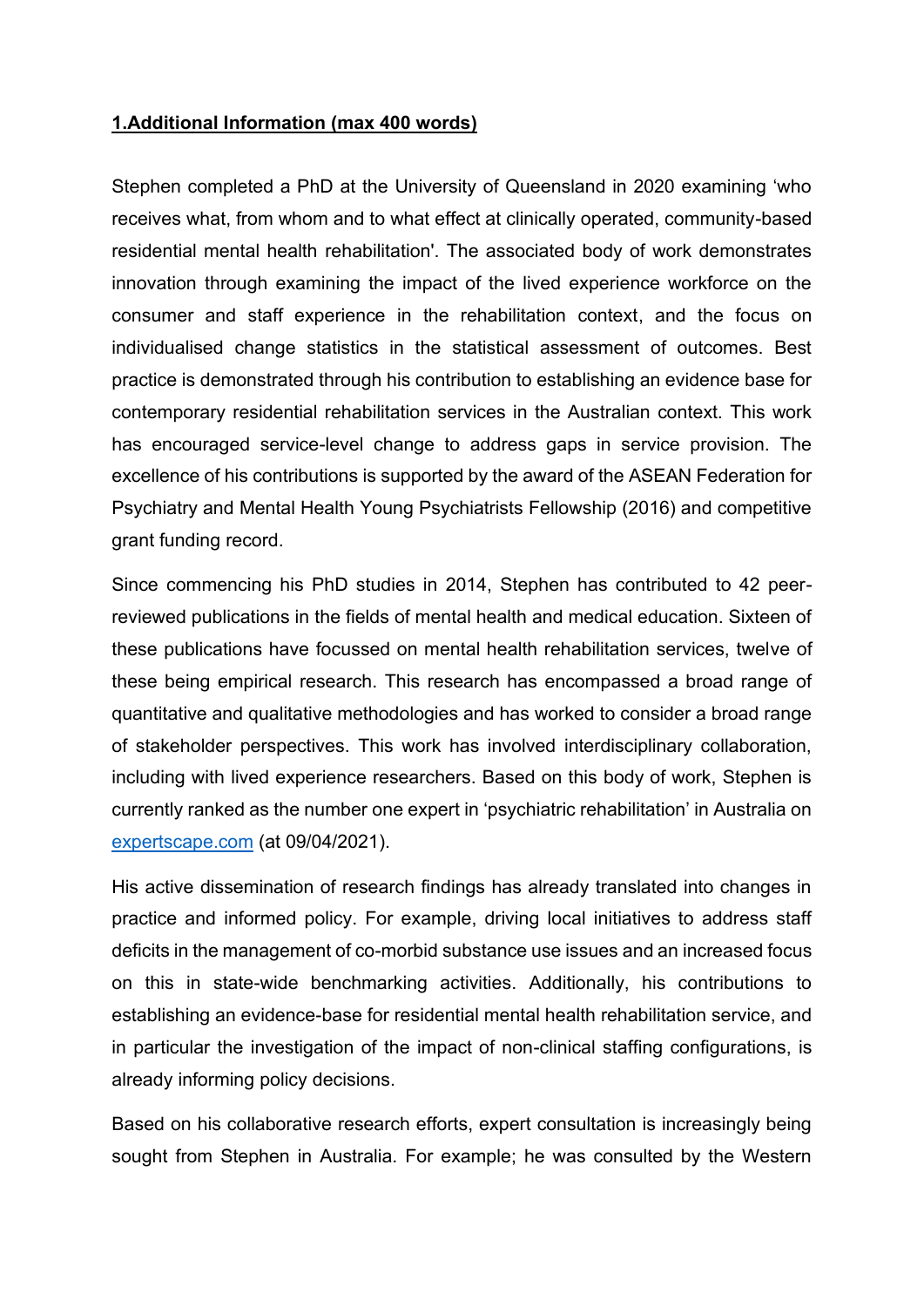Australian Office of Psychiatrist in support of the preparation of the 'Building rehabilitation and recovery services for people with severe enduring mental illness and complex needs' report; by Queensland Health in the development of an evaluation framework for the new Adolescent Extended Treatment Centre; and as a board member of the NGO Mantle Housing Ltd that is working to develop permanent housing options for people affected by mental illness.

[393/400 words]

### **2. Focus**

The research considers the *innovative* 'integrated staffing model' whereby people with a lived experience are employed as the majority component of a traditionally clinicallyoriented rehabilitation team. This work has demonstrated consumers' have positive expectations and experiences of this staffing approach. Ongoing research will provide quantitative evidence about the impact on the outcomes of care. This new knowledge will enable future policy in this space to be guided by contextually relevant evidence.

Innovation is further evidenced through the statistical methods that have been applied. Quantitative outcomes research has been guided by a focus on individualised change calculations rather than group-based comparisons, which permits an understanding of how often meaningful change occurs. Additionally, the research has employed exploratory statistical analyses to identify meaningful subgroups of people admitted to these services. This reflects an important step forward, moving beyond group-level descriptions to enable a more nuanced approach to support planning.

The longitudinal mixed-methods approach considering multiple stakeholder perspectives reflects *best practice* for understanding and improving complex health services. This work is already helping services work towards achieving *best practice*. The *excellence* of Stephen's research contribution is supported by the award of the ASEAN Young Psychiatrists Fellowship and competitive grant funding record.

[198/200 words]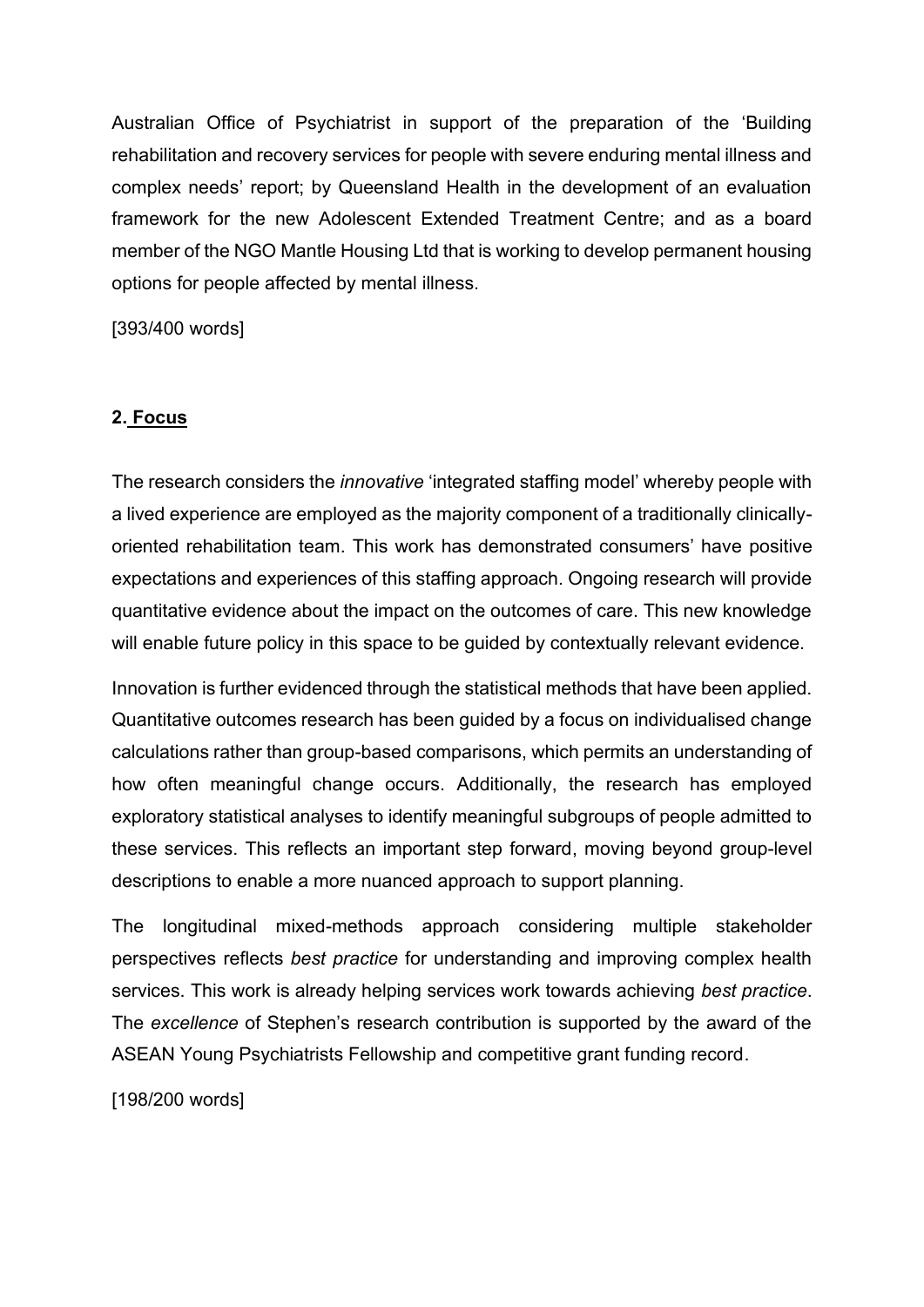### **3. Potential Impact**

#### **Impact achieved:**

| Local context               | Improved availability of drug and alcohol supports for people<br>admitted to Community Care Units (CCUs).<br>Reduced focus on 'rehabilitation readiness' which has been<br>٠<br>replaced by emphasis on enhancing motivation for people<br>admitted to a CCU. |
|-----------------------------|---------------------------------------------------------------------------------------------------------------------------------------------------------------------------------------------------------------------------------------------------------------|
| State-level<br>(Queensland) | Increased focus on co-morbid drug and alcohol issues affecting<br>people receiving support in Queensland CCUs and state-wide<br>benchmarking activities.<br>Reporting to the MHAODB about state-wide service CCU<br>٠<br>outcomes to inform policy.           |
| National level              | Informing policy decisions about the staffing, approach, and<br>evaluation of future residential rehabilitation services in Western<br>Australia.                                                                                                             |

#### **Anticipated wider community impact:**

This body of work will contribute to best practice and improved outcomes for mental health consumers. Evidence about contemporary consumer outcomes in the Australian context will support evidence-informed policy. Comparative outcomes between the integrated and clinical staffing approach will fill the gap between current mental health policy and the evidence base about the staffing of mental health services. Furthermore, involving a large number of lived experience workers and clinicians as co-researchers is hoped to enhance the research capacity and culture within mental health services to further encourage best practice.

[192/200 words]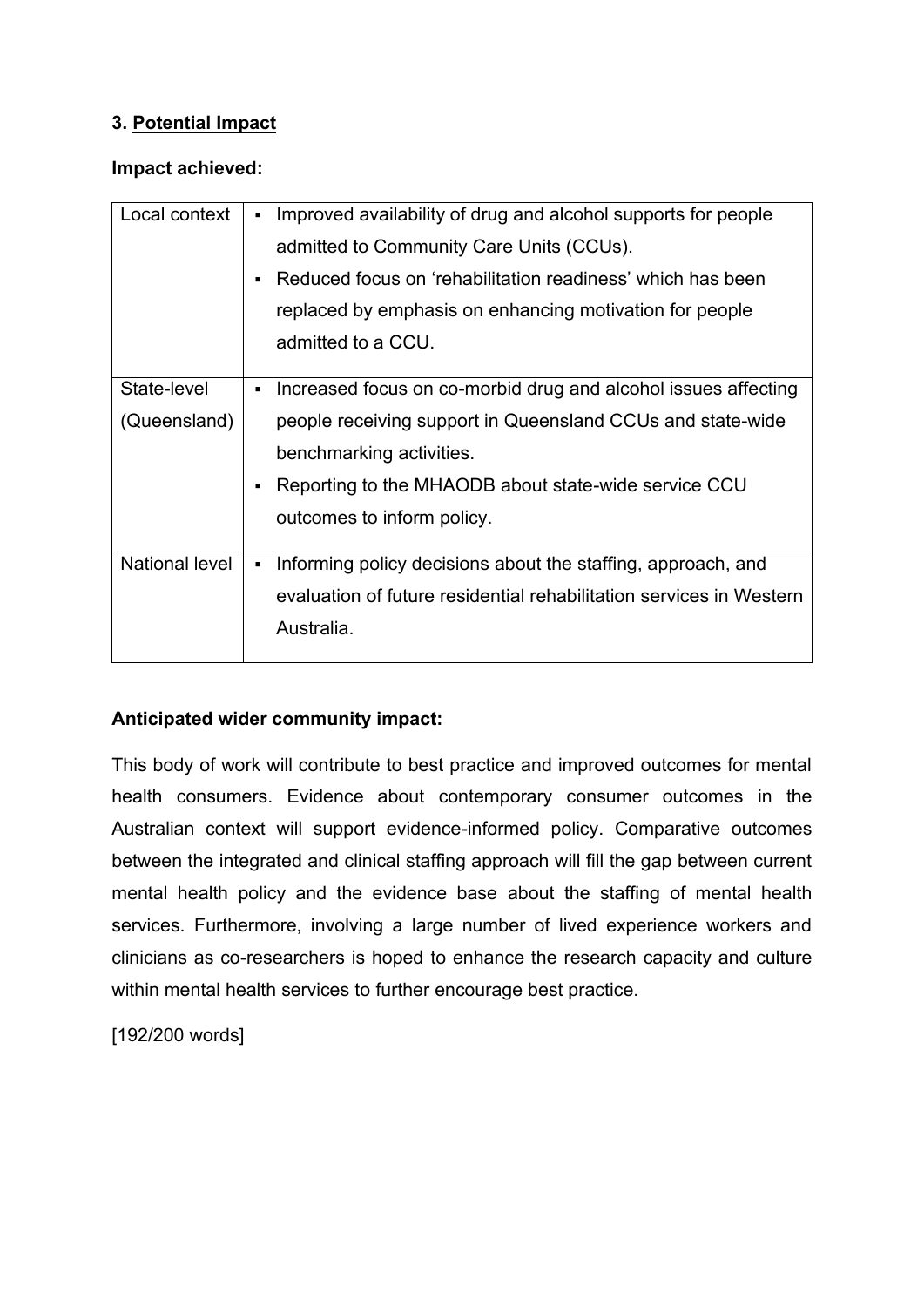#### **4. Consumer's Contribution**

Consumers have been involved as collaborators and co-researchers in multiple components of the research. For example, qualitative papers exploring consumers perspectives, as well as staff perspectives on the integrated staffing model, have consistently included people with a lived experience of mental health issues as coauthors (Mr Clayton Fletcher, Mr Dominic Hanley, Mr Matthew Pommeranz, Mr William McKinlay, and Ms Isabella Swinson). The contribution of these lived experience researchers has been invaluable in verifying and contextualising the findings, as well as identifying actionable changes at the service level to enhance service delivery in the future. Additionally, consumers within the mental health services have been consulted to assist the research team in understanding and refine qualitative analyses of both consumer and staff perspectives on Community Care Units. These sessions have been well attended, and the enthusiasm and interest of consumers in research relevant to them has been invigorating for the research team.

Since the award of my PhD, I have become an advisor on an arts-based mental health research PhD project that where the candidate's lived experience informs and motivates the work. Additionally, I have collaborated on NHMRC and SPA grant applications where lived-experience researchers have key collaborators.

[196/200 words]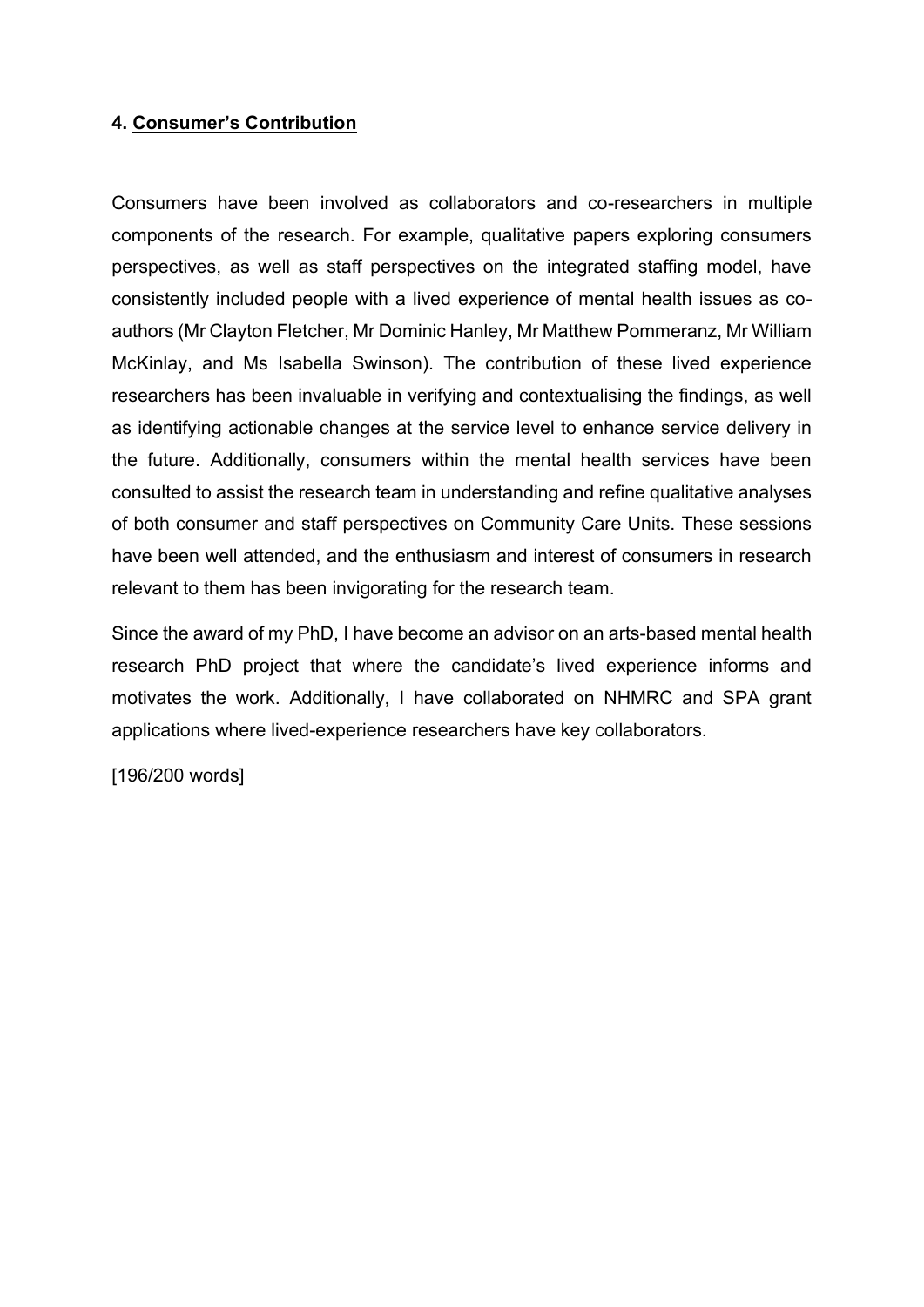#### **Brief Curriculum Vitae, including response to [eligibility rules](https://www.themhs.org/early-career-research-application/)**

#### **Response to eligibility rules**

- PhD awarded within 5-years of the closing date of the award (09/04/2020)
- While I hold adjunct academic titles above the level of 'Lecturer' these do not infer employment within the relevant institutions. The acceptability of this has been confirmed by the awards committee.
- I am available to attend and present at the annual TheMHS Conference.

#### **Qualifications**

| Year | Award                                  | <b>Institution</b>       |
|------|----------------------------------------|--------------------------|
| 2020 | PhD <sup>a</sup>                       | University of Queensland |
| 2014 | Adv. Training Cert. - Adult Psychiatry | <b>RANZCP</b>            |
| 2014 | Adv. Training Cert. - Psychotherapy    | <b>RANZCP</b>            |
| 2013 | <b>FRANZCP</b>                         | <b>RANZCP</b>            |
| 2006 | <b>MBBS</b>                            | University of Queensland |
| 2002 | BSc (Hon $1 -$ Psychology) $b$         | University of Queensland |
| 2001 | BBus (Man)                             | University of Queensland |

<sup>a</sup> Conferred 09/04/2020, thesis title: Who receives what, from whom, and to what effect at [clinically operated, community-based residential mental health rehabilitation for Severe and](https://espace.library.uq.edu.au/view/UQ:3c85a81)  [Persistent Mental Illness in Australia?](https://espace.library.uq.edu.au/view/UQ:3c85a81)

b Thesis title: The effects of attention and stimulus onset asynchrony on the relationship between prepulse inhibition of the startle-eyeblink and prepulse-rating inhibition

#### **Career highlights and summary**

- 1. Addressing the profound gap between evidence and policy for residential rehabilitation in Australia. To date this project has resulted in 12 peer-reviewed research articles. Based on this work consultation has been sought from health departments in WA in planning future service development.
- 2. Invited contributions to statewide mental health service model development and evaluation frameworks based on my methodological and content expertise.
- 3. Redevelopment of the RANZCP [Supervisor Accreditation program](https://journals.sagepub.com/doi/full/10.1177/1039856220928875) for Queensland to a blended learning format following instructional design principals. This approach has provided a model which has informed the approach to supervisor training in other jurisdictions.
- 4. Working as Director on the board of Mantle Housing Ltd during the period the organization obtained establishment (\$4,000,000) and recurrent funding through partnership with Wesley Mission Queensland to create a permanent residence for people affected by psychosocial disability (the first of its type in Queensland). This community-based facility opened in 2015 and was built following principles of co-design.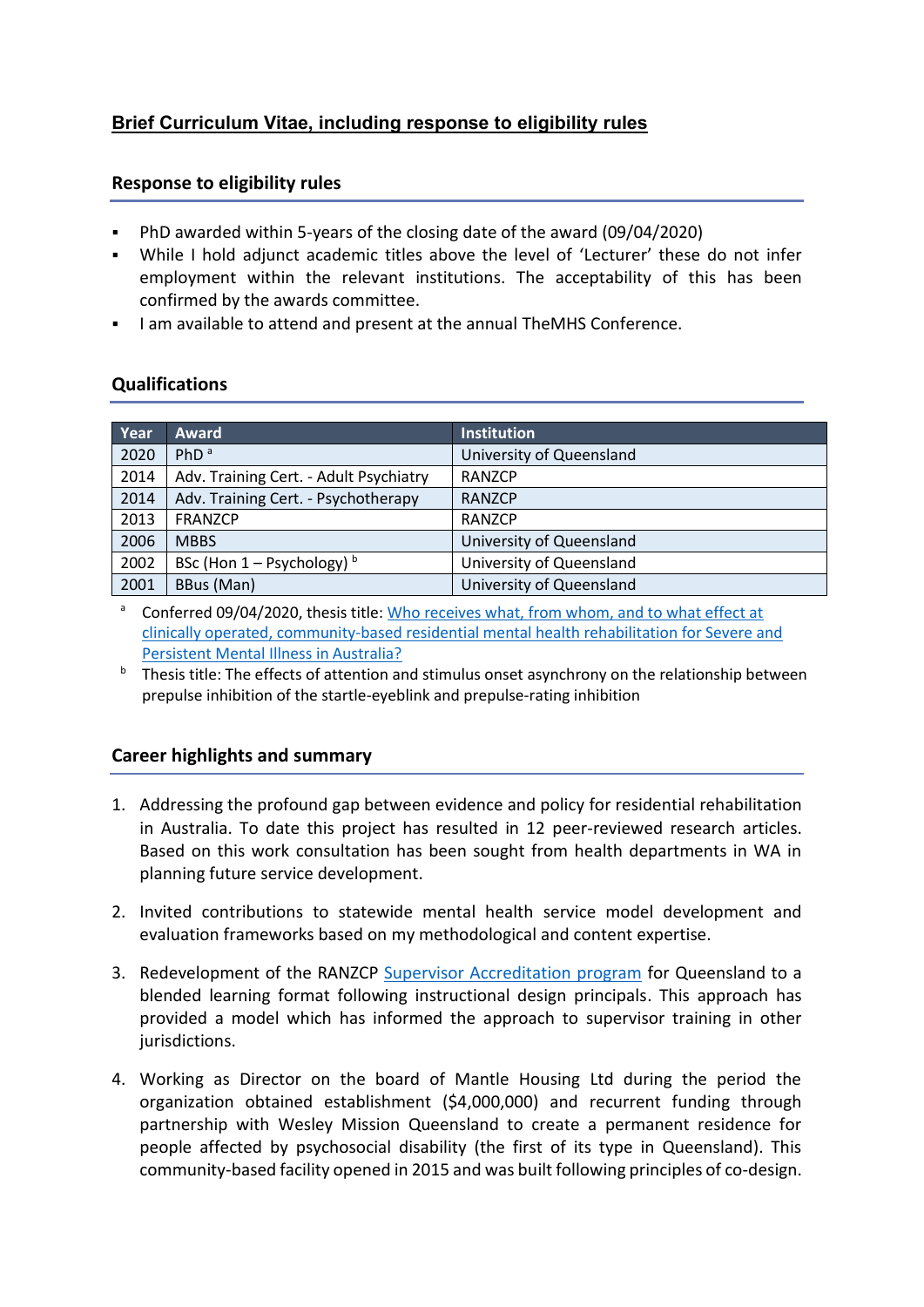| <b>Current appointments</b> |                                                                          |
|-----------------------------|--------------------------------------------------------------------------|
| $10/2020 -$                 | Associate Professor (adjunct), Health - Griffith University, Nathan, QLD |
| 09/2020-                    | Research Psychiatrist, The Prince Charles Hospital, Chermside, QLD       |
| $05/2018-$                  | Director of Training (Psychiatry), MSAMHS, Woolloongabba, QLD            |
| $05/2014-$                  | Director, Mantle Housing Ltd                                             |
| $2013 -$                    | Senior Lecturer (adjunct), School of Medicine, University of Queensland  |

| Past appointments (since medical registration 12/2006) |                                                                    |  |
|--------------------------------------------------------|--------------------------------------------------------------------|--|
| 07/2013-05/2018                                        | Staff Specialist - Psychiatry, MSAMHS                              |  |
| 02/2013-07/2013                                        | Psychiatrist, Darling Downs HHS, Toowoomba, QLD                    |  |
| 02/2012-02/2013                                        | Chief Psychiatry Registrar, MSAMHS                                 |  |
| 07/2009-02/2012                                        | Registrar, MSAMHS                                                  |  |
| 01/2009-01/2010                                        | CYMHS/Casual Registrar, Mater Health Services, South Brisbane, QLD |  |
| 01/2008-01/2009                                        | Registrar, Princess Alexandra Hospital, Woolloongabba, QLD         |  |
| 01/2007-01/2008                                        | Intern, Princess Alexandra Hospital, Woolloongabba                 |  |

## **Research Fellowships, Awards, and Grants**

|      | <b>Fellowships</b>                                                      |                                                                                                                                                               |
|------|-------------------------------------------------------------------------|---------------------------------------------------------------------------------------------------------------------------------------------------------------|
| Year | <b>Grant information</b>                                                | Project                                                                                                                                                       |
| 2021 | Medical Grant [GA-0537]<br>Janssen Cilag<br>\$9988.65                   | Exploring the STORI-30 as an alternative<br>outcome measure for people affected by Severe<br>and Persistent Mental Illness [Applicant]                        |
|      | Equipment Grant [EQ2021-02]<br><b>TPCH Foundation</b><br>\$5,239        | Digital output and recording capacity and<br>Remote treat handle for Electro-Convulsive<br>Therapy (ECT) [Applicant]                                          |
|      | <b>Travel Grant</b><br><b>RANZCP Foundation</b><br>\$1000               | Linked to 2019 Foundation Grant [Applicant]                                                                                                                   |
| 2020 | <b>Innovation Grant</b><br>Suicide Prevention Research Fund<br>\$99,260 | A Virtual Reality (VR) Tool to Cultivate Future,<br>Thinking & Positive Ideation in Place of Suicidal<br>Thoughts [Co-investigator]                           |
| 2019 | <b>Funding allocation</b><br>MHAODB-Qld<br>\$81,157.34                  | Funding allocation: Statewide CCU Evaluation<br>[PI]                                                                                                          |
|      | <b>Travel Grant</b><br><b>RANZCP Foundation</b><br>\$1000               | Linked to 2014 New Investigator Grant<br>[Applicant]                                                                                                          |
| 2018 | <b>Foundation Grant</b><br><b>RANZCP Foundation</b><br>\$10,000         | What happens to consumers after residential<br>rehabilitation care: Listening to their stories and<br>thoughts about what helps and hinders<br>recovery? [PI] |
| 2014 | New Investigator Grant<br><b>RANZCP Foundation</b><br>\$6000            | Evaluating residential mental health<br>rehabilitation outcomes across three                                                                                  |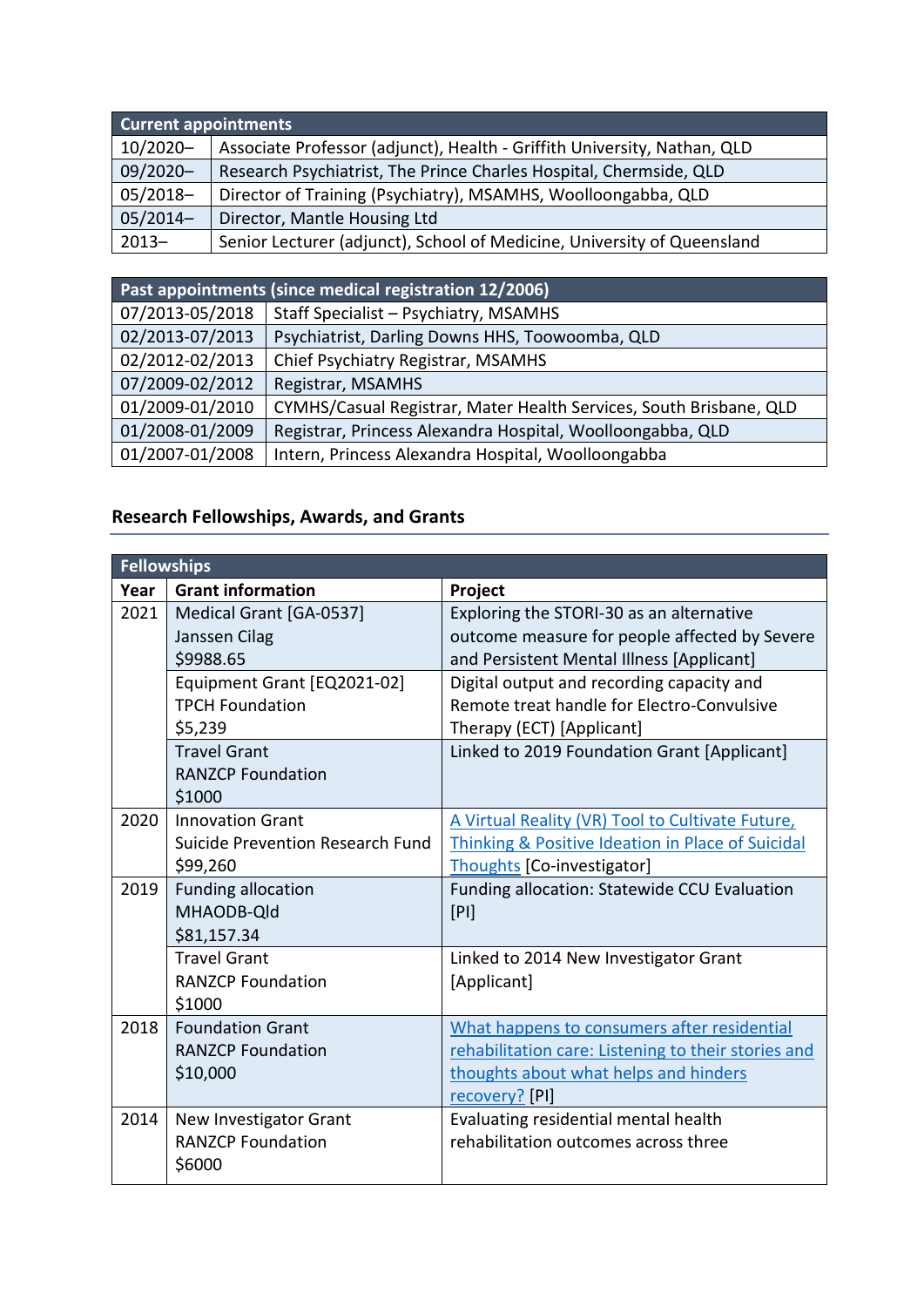|       | community care units: Qualitative evaluation of<br>the consumer journey [PI] |
|-------|------------------------------------------------------------------------------|
| Total | \$213,645                                                                    |

| <b>Fellowships</b> |                                                                                         |
|--------------------|-----------------------------------------------------------------------------------------|
|                    | Year   Fellowship                                                                       |
|                    | 2016   ASEAN Federation for Psychiatry & Mental Health - Young Psychiatrists Fellowship |

| Other awards |                                                                     |
|--------------|---------------------------------------------------------------------|
| Year         | Award                                                               |
| 2018         | RANZCP Queensland award for Excellence in Supervision               |
| 2007         | Dean's Commendation for High Achievement - University of Queensland |
| 2003         | University Medal (Psychology) – University of Queensland            |
| 2001         | Dean's Commendation for High Achievement - University of Queensland |
| 2000         | Dean's Commendation for High Achievement - University of Queensland |
| 1999         | Dean's Commendation for High Achievement - University of Queensland |

#### **Recent research publications and activity (2015+)**<sup>~</sup>

- 43 peer reviewed academic publications (see [https://orcid.org/0000-0002-6022-3981\)](https://orcid.org/0000-0002-6022-3981):
	- 20 as first author, 11 as senior author; 15 empirical studies and 3 systematic reviews.
	- Exemplars include:

Parker S, Arnautovska U, Siskind D, et al. [Community-care unit model of residential](https://pubmed.ncbi.nlm.nih.gov/32157987/)  [mental health rehabilitation services in Queensland, Australia: predicting outcomes](https://pubmed.ncbi.nlm.nih.gov/32157987/)  [of consumers 1-year post discharge.](https://pubmed.ncbi.nlm.nih.gov/32157987/) Epidemiology and Psychiatric Sciences 2020; 29: e109.

Arnautovska U, ... Parker, S. [Predictors of unplanned discharge from community](https://pubmed.ncbi.nlm.nih.gov/32310701/)[based residential mental health rehabilitation for people affected by severe and](https://pubmed.ncbi.nlm.nih.gov/32310701/)  [persistent mental illness.](https://pubmed.ncbi.nlm.nih.gov/32310701/) Journal of Mental Health 2020: 1-9. 2020/04/21.

Parker S, Dark F, Newman E. et al. [Consumers' understanding and expectations of a](https://pubmed.ncbi.nlm.nih.gov/29199920/)  [community-based recovery-oriented mental health rehabilitation unit: a pragmatic](https://pubmed.ncbi.nlm.nih.gov/29199920/)  [grounded theory analysis.](https://pubmed.ncbi.nlm.nih.gov/29199920/) Epidemiology and Psychiatric Sciences 2019; 28: 408-417.

Parker S, Hopkins G, Siskind D, et al. [A systematic review of service models and](https://pubmed.ncbi.nlm.nih.gov/30717713/)  [evidence relating to the clinically operated community-based residential mental](https://pubmed.ncbi.nlm.nih.gov/30717713/)  [health rehabilitation for adults with severe and persisting mental illness in Australia.](https://pubmed.ncbi.nlm.nih.gov/30717713/) BMC Psychiatry 2019; 19: 55.

- Supervision responsibilities including co-supervision of a PhD candidate (Mrs Kerrie Mackie, Queensland College of Art, Griffith University) and RANZCP Scholarly Projects (3 completed, 7 in progress).
- Disruption in productivity in 2016 relating to care responsibility for terminally ill partner and subsequent adjustment to single parenting, including deferral of PhD studies.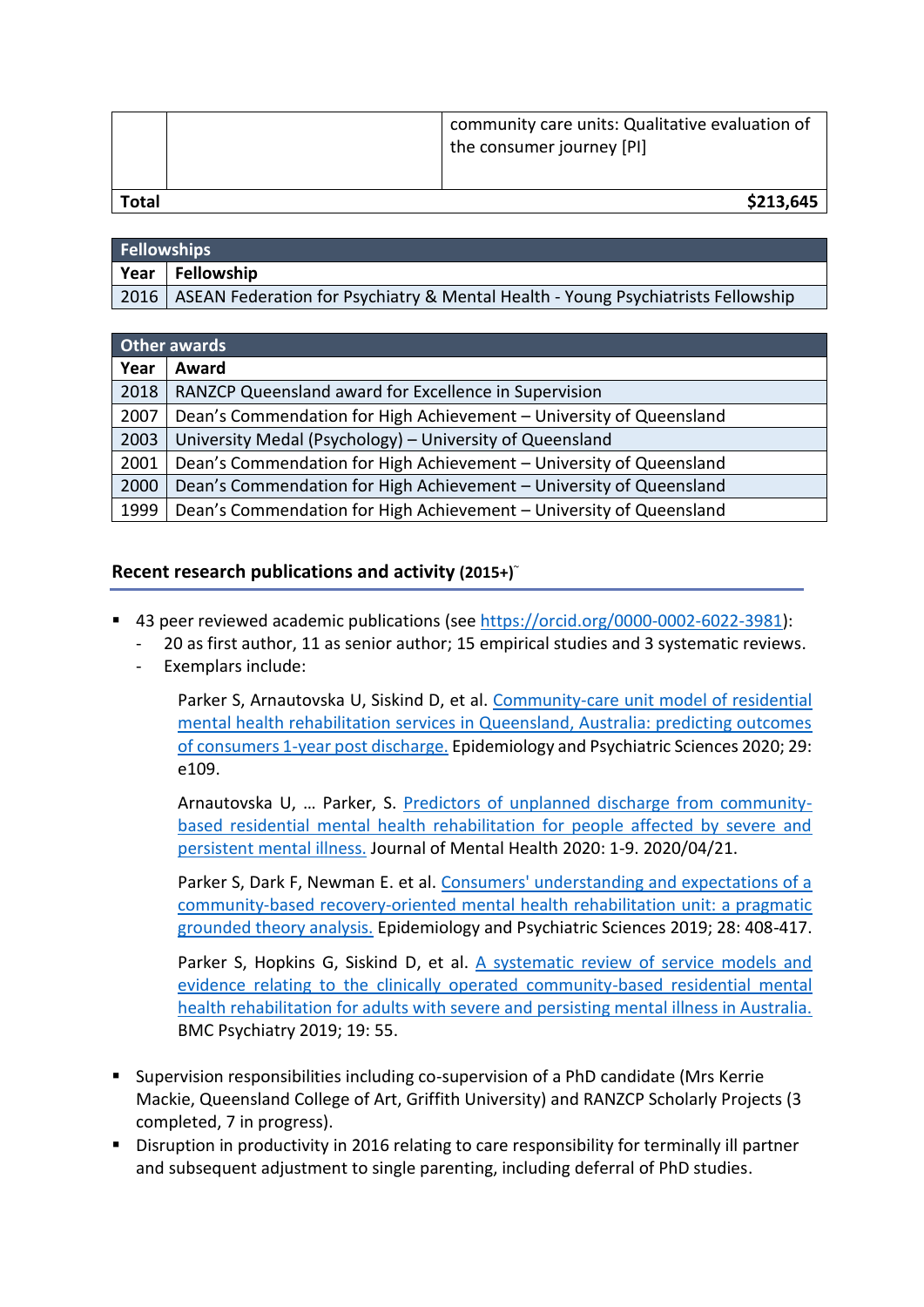#### **Impact of research**

- Ranked on [Expertscape.com](https://expertscape.com/au/psychiatric+rehabilitation/Parker%2C+S) as the number one expert in Australia in Rehabilitation Psychiatry, being in the top 0.82% of 3,281 published authors in 'psychiatric rehabilitation' between 2010-2021 [as at 09/04/2021].
- Dissemination and impact of research is supported by an H-index of 10 and i10-index of 12 based on work since 2016 as calculated by [Google Scholar.](https://scholar.google.com/citations?user=tS2Rm-0AAAAJ&hl=en)
- Relevance of work to policy decision making is evidenced by the contribution of \$81,157.34 by the Mental Health Alcohol and Other Drugs Branch to support completion, and consultation by health departments in other jurisdictions in planning new mental health service developments and evaluation.
- Research has already had a translational impact within mental health services including contributing to the dissemination and uptake of psychosocial interventions and focusing of statewide benchmarking activities in Queensland.

#### **Collaborations and community engagement**

- Research output has involved collaborations with over fifty co-authors across a broad range of professional disciplines and settings, including working with:
	- interdisciplinary health research involving nursing, social work, psychology, and exercise physiology health clinician-researchers
	- academic researchers across a range of Australian institutions, and
	- collaborations with lived experience researchers.
- My post-doctoral work includes active collaborations with arts-based academics exploring the interface between environmental factors as well as virtual reality experiences and well-being.
- **.** I have been a Director on the board of Mantle Housing Ltd since 2014, a not for profit organisation working to create opportunities to provide permanent accommodation for people affected by mental illness. This is a grassroots organisation that emerged from a committed group of aging parents concerned for the welfare of their adult children.

#### **Professional involvement**

- **Extensive and active involvement in supporting the RANZCP including elected roles in** binational (Faculty of Adult Psychiatry Committee) and state-based committees (Queensland Branch Committee, Faculty of Psychotherapy Sub-committee (Queensland), and representative roles other binational and state-based committees and sub-committees. Additionally, I have made invited contributions to the publicly available RANZCP educational podcast series [\(PsychMatters\)](https://psychmatters.ranzcp.org/1072258/8058476-preparing-for-the-essay-style-exam-modified-essay-questions-meq).
- Vice President of the [World Association of Psychosocial Rehabilitation-Australia](https://www.wapraus.org.au/) since 2020.
- Recurrent lecturing responsibilities with the University of Queensland Medical School, the Formal Education Course of the RANZCP Queensland Branch Training Committee, and the RANZCP Faculty of Psychotherapies (Queensland) – Core Program.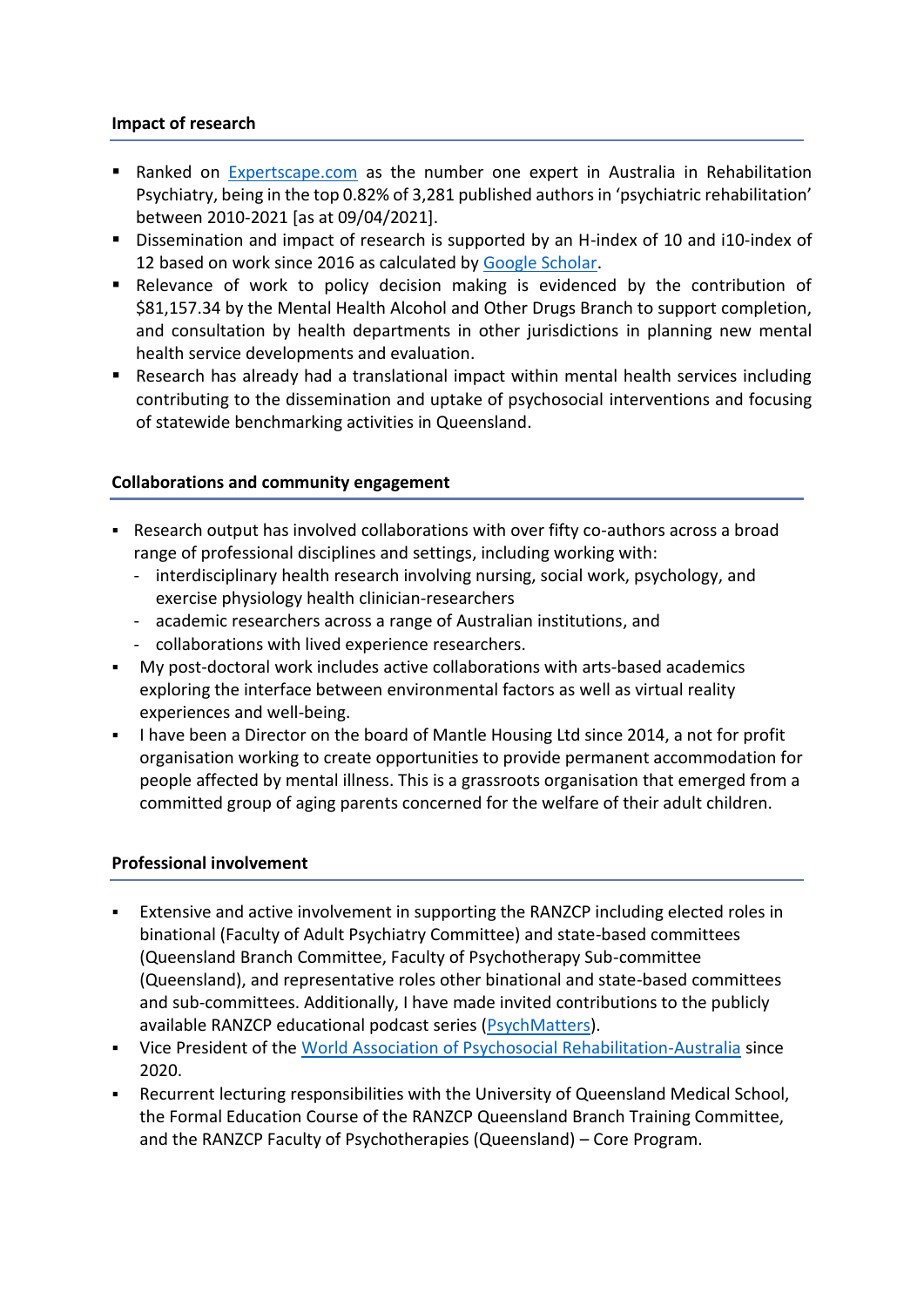#### **Referees^**

Dear TheMHS Awards Committee

#### Support for Stephen Parker's TheMHS Early Career Research Award application  $Re.$

I am writing to express my support for Stephen Parker's application for the TheMHS Early Career Research Award. Stephen has made a substantial contribution to mental health services research as an early career researcher since the commencement of PhD studies in 2014. Much of his research has focused on establishing an evidence base for communitybased residential mental health rehabilitation practice in Australia. To date, this body of work has included nine peer-reviewed research articles already where he has been the lead or senior author. This research has already started to impact mental health practice and policy in the Australian context.

Important contributions of the research he has been involved in include:

- Contributing to a clearer understanding of who accesses community-based residential rehabilitation services in Australia. This work is of direct relevance to policy makers and service planners, as well as redesigning programs to better support consumers.
- Exploring the impact of novel approaches to rehabilitation services that align with contemporary policy frameworks, specifically the substantial integration of lived experiences workers within rehabilitation teams.
- Establishing an emerging evidence base for positive changes following engagement with contemporary residential mental health rehabilitation services in Australia. A finding with direct relevance to guiding how to translate the recommendations of recent mental health related commissions and inquiries into action.
- Exploring the importance of peer-led recovery and emphasising frameworks for mental health services that support peer led practice, using the peer workforces prospectively collected experience.

Importantly, he has demonstrated an inter-disciplinary and collaborative approach to research, supporting people who have a lived experience of mental illness to have a strong voice and develop leadership within the psychiatric research field. His work to date has involved a large number of collaborators, and I am aware of his commitment to enhancing mental health services through fostering a culture that supports research and evaluation to define and encourage best practices.

Yours faithfully

**Professor Richard Newton Clinical Director** Peninsula Health Mental Health Services